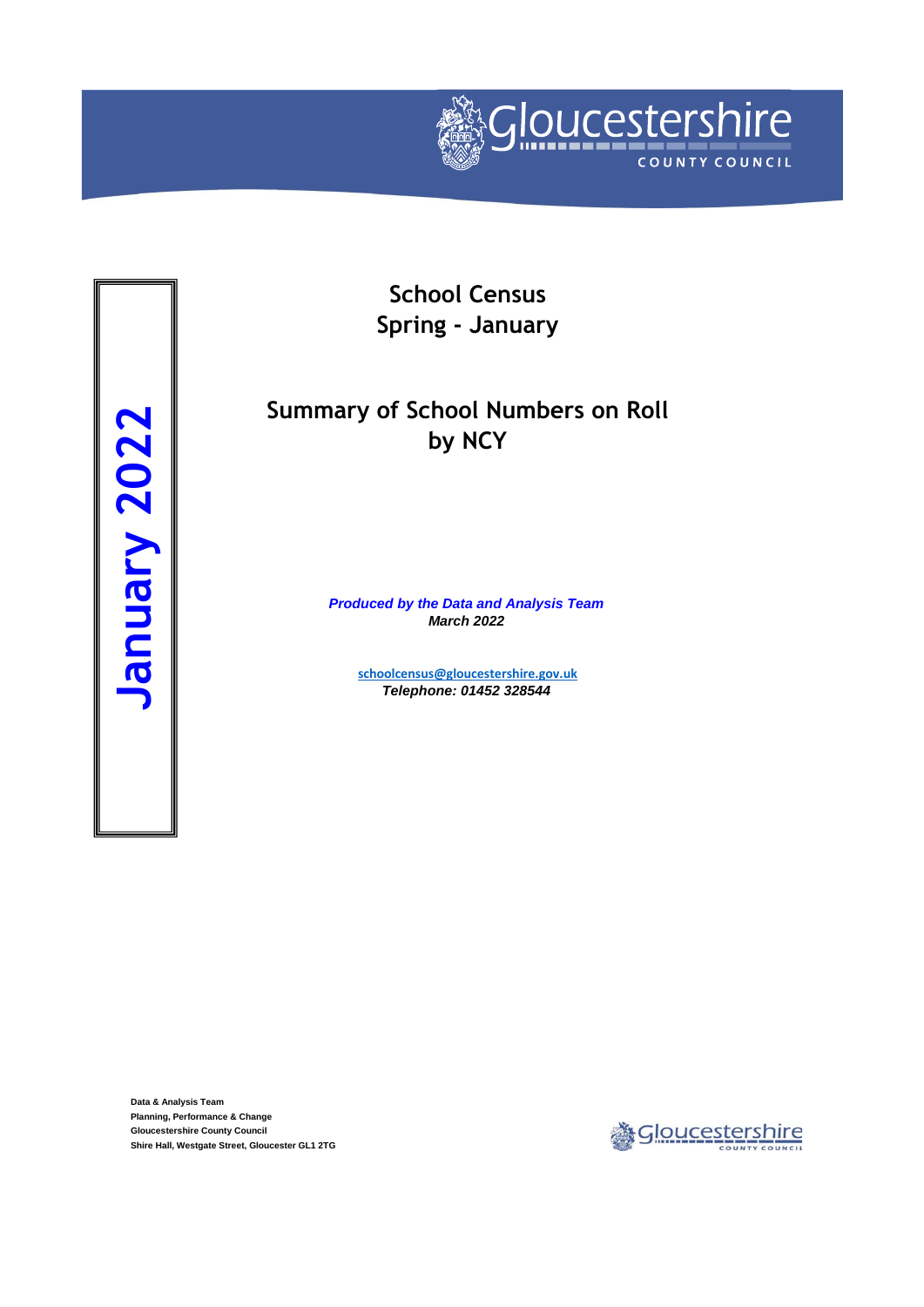## **Summary of Number On Roll by NCY - All Schools January 2022 Census**

|                               |                | <b>NATIONAL CURRICULUM YEAR</b> |      |           |      |      |           |      |      |      |           |      |      |      |           |      |    |       |
|-------------------------------|----------------|---------------------------------|------|-----------|------|------|-----------|------|------|------|-----------|------|------|------|-----------|------|----|-------|
| <b>Sector</b>                 | N <sub>1</sub> | N <sub>2</sub>                  |      |           |      |      |           |      |      |      |           |      | 10   |      | 12        | 13   | 14 | Total |
| Primary                       | 41             | 399                             |      | 6475 6724 | 6636 |      | 6765 6775 | 7017 | 6914 |      |           |      |      |      |           |      |    | 47306 |
| Secondary                     |                |                                 |      |           |      |      |           |      |      | 7328 | 7077      | 7206 | 6767 | 6520 | 3339      | 3196 |    | 41433 |
| Special                       |                |                                 | 45   |           | 76   | 96   | 92        | 102  | 106  | 137  | 146       | 139  | 138  | 119  | 37        | 35   | 25 | 1371  |
| <b>Gloucestershire Totals</b> |                |                                 | 6520 | 6801      | 6712 | 6816 | 6821      | 7072 | 6985 |      | 7465 7223 | 7345 | 6905 |      | 6639 3376 | 3231 | 25 | 89937 |

**Please Note: The grey values in columns 'N1' and 'N2' are not counted towards the overall NOR Total**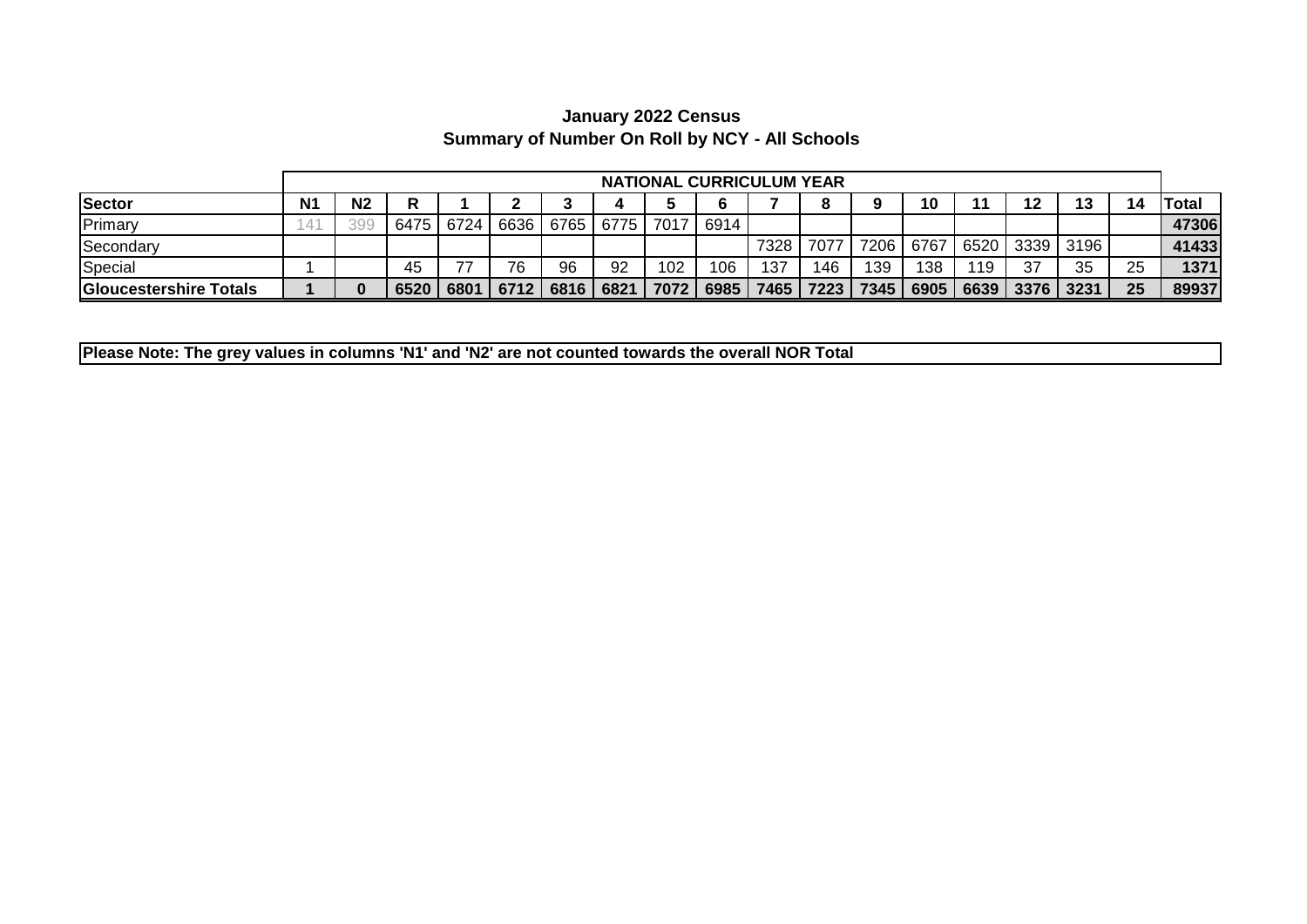#### **January 2022 Census Summary of Number On Roll by NCY - Primary**

| <b>Estab</b> | School                                             | <b>N1</b> | N <sub>2</sub> | $\mathsf{R}$     | 1              | $\bf{2}$       | 3                | 4     | 5                | 6              | <b>NOR</b> |
|--------------|----------------------------------------------------|-----------|----------------|------------------|----------------|----------------|------------------|-------|------------------|----------------|------------|
|              | 2172 Abbeymead Primary School                      |           |                | 60               | 60             | 60             | 60               | 60    | 87               | 60             | 447        |
|              | 3334 Amberley Parochial Primary School             |           |                | 12               | 12             | 14             | 15               | 15    | 15               | 15             | 98         |
|              | 3308 Ampney Crucis C of E Primary School           |           |                | 12               | 13             | 12             | $\boldsymbol{9}$ | 14    | 10               | 11             | 81         |
|              | 5205 Andoversford Primary School                   |           |                | 13               | $\overline{7}$ | 13             | $\overline{7}$   | 11    | 14               | 15             | 80         |
|              | 3323 Ann Cam C of E Primary School                 |           |                | 13               | 16             | 14             | 13               | 12    | 14               | 14             | 96         |
|              | 3069 Ann Edwards C of E Primary School             |           |                | 25               | 34             | 27             | 47               | 34    | 31               | 35             | 233        |
|              | 2040 Ashchurch Primary School                      |           |                | 17               | 22             | 20             | 17               | 17    | 21               | 22             | 136        |
|              | 3086 Ashleworth C of E Primary School              |           |                | 4                | $\mathbf{1}$   | 6              | 5                | 3     | 5                | 5              | 29         |
|              | 2041 Avening Primary School                        |           |                | 16               | 16             | 15             | 17               | 16    | 16               | 15             | 111        |
|              | 3018 Aylburton C of E Primary School               |           |                | 9                | 11             | 9              | $\overline{11}$  | 11    | $\overline{7}$   | 12             | 70         |
|              | 3365 Barnwood C of E Primary School                |           |                | 9                | 30             | 28             | 31               | 25    | 31               | 31             | 185        |
|              | 2171 Beech Green Primary School                    |           |                | 38               | 49             | 59             | 60               | 56    | 60               | 60             | 382        |
|              | 2165 Benhall Infant School                         |           |                | 60               | 60             | 59             |                  |       |                  |                | 179        |
|              | 2043 Berkeley Primary School                       | 11        | 30             | 28               | 26             | 26             | 30               | 23    | 30               | 22             | 185        |
|              | 2103 Berry Hill Primary School                     |           |                | 30               | 29             | 30             | 28               | 25    | $\overline{28}$  | 30             | 200        |
|              | 3019 Bibury C of E Primary School                  |           |                | 1                | $\mathsf 3$    | 5              | $\overline{c}$   | 6     | 4                | $\overline{4}$ | 25         |
|              | 2056 Birdlip Primary School                        |           |                | 15               | 15             | 15             | 15               | 15    | 16               | 14             | 105        |
|              | 2135 Bishops Cleeve Primary Academy                |           |                | 120              | 87             | 84             | 93               | 89    | 95               | 93             | 661        |
|              | 3020 Bisley Blue Coat C of E Primary School        |           |                | 8                | 5              | 10             | $\overline{13}$  | $\,6$ | 15               | 15             | 72         |
|              | 2042 Blakeney Primary School                       |           |                | 8                | 16             | 15             | 11               | 15    | 18               | 16             | 99         |
|              | 2045 Bledington School                             |           |                | 6                | 15             | 11             | 13               | 6     | 11               | 11             | 73         |
|              | 3021 Blockley C of E Primary School                |           |                | 19               | 21             | 19             | 17               | 23    | 24               | 23             | 146        |
|              | 5204 Blue Coat C of E Primary School               |           |                | 32               | 47             | 39             | 41               | 42    | 46               | 49             | 296        |
|              | 2046 Bourton-on-the-Water Primary School           |           |                | 35               | 49             | 38             | 29               | 40    | 50               | 42             | 283        |
|              | 2104 Bream C of E Primary School                   |           |                | 24               | 24             | 23             | 17               | 19    | 24               | 25             | 156        |
|              | 3335   Brimscombe C of E Primary School            |           |                | 8                | 13             | 8              | 12               | 13    | 16               | 16             | 86         |
|              | 2001 Brockworth Primary Academy                    |           |                | 48               | 36             | 51             | 43               | 50    | 43               | 37             | 308        |
|              | 3311 Bromesberrow St. Mary's C of E Primary School |           |                | 11               | 10             | 8              | 8                | 9     | 7                | 10             | 63         |
|              | 3315 Bussage C of E Primary School                 |           |                | 18               | 29             | 25             | 30               | 30    | 31               | 30             | 193        |
|              | 2134 Callowell Primary School                      |           |                | 16               | 17             | 23             | 14               | 22    | 28               | 25             | 145        |
|              | 2008 Calton Primary School                         |           |                | 59               | 80             | 84             | 78               | 74    | 89               | 89             | 553        |
|              | 2143 Cam Everlands Primary School                  |           |                | 30               | 30             | 25             | 30               | 29    | 30               | 30             | 204        |
|              | 3313 Cam Hopton C of E Primary School              |           |                | 30               | 30             | 29             | 30               | 28    | 30               | 31             | 208        |
|              | 2138 Cam Woodfield Infant School                   |           |                | 38               | 45             | 45             |                  |       |                  |                | 128        |
|              | 2058 Cam Woodfield Junior School                   |           |                |                  |                |                | 45               | 46    | 47               | 35             | 173        |
|              | 5220 Carrant Brook Junior School                   |           |                |                  |                |                | 53               | 45    | 36               | 47             | 181        |
|              | 2117 Cashes Green Primary School                   |           |                | 25               | 24             | 30             | 29               | 31    | 32               | 31             | 202        |
|              | 2132 Castle Hill Primary School                    |           |                | 30               | 30             | 29             | 30               | 30    | 30               | 30             | 209        |
|              | 2050 Chalford Hill Primary School                  |           |                | $\overline{27}$  | 24             | 28             | $\overline{28}$  | 30    | 31               | 31             | 199        |
|              | 5207 Charlton Kings Infant Academy                 |           |                | 90               | 89             | 90             |                  |       |                  |                | 269        |
|              | 5206 Charlton Kings Junior Academy                 |           |                |                  |                |                | 94               | 95    | 94               | 94             | 377        |
|              | 2080 Chesterton Primary School                     | 13        | 31             | 25               | 22             | 24             | 28               | 18    | $\overline{28}$  | 20             | 165        |
|              | 5215 Christ Church C of E Primary School (Chelt)   |           |                | 31               | 30             | 32             | 31               | 31    | 31               | 33             | 219        |
|              | 2051 Churcham Primary School                       |           |                | 5                | $\overline{7}$ | $\overline{7}$ | 7                | 4     | $\overline{7}$   | 8              | 45         |
|              | 2052 Churchdown Parton Manor Infant School         |           |                | 31               | 59             | 47             |                  |       |                  |                | 137        |
|              | 2122 Churchdown Parton Manor Junior School         |           |                |                  |                |                | 62               | 56    | 59               | 56             | 233        |
|              | 2144 Churchdown Village Infant Academy             |           |                | 51               | 62             | 61             |                  |       |                  |                | 174        |
|              | 2053 Churchdown Village Junior School              |           |                |                  |                |                | 60               | 58    | 61               | 57             | 236        |
|              | 3375 Cirencester Primary School                    |           |                | 45               | 27             | 45             | 55               | 49    | 44               | 56             | 321        |
|              | 2036 Clearwater                                    |           |                | 40               | 18             | 27             | 16               | 29    |                  |                | 130        |
|              | 3053 Clearwell C of E Primary School               |           |                | 13               | 4              | 6              | 5                | 12    | 5                | 11             | 56         |
|              | 2039 Coaley C of E Primary School                  |           |                | 7                | 12             | 9              | 6                | 5     | $\overline{12}$  | 11             | 62         |
|              | 2106 Coalway Community Infant School               |           |                | 50               | 58             | 47             |                  |       |                  |                | 155        |
|              | 2105 Coalway Junior School                         |           |                |                  |                |                | 59               | 59    | 49               | 60             | 227        |
|              | 3027 Coberley C of E Primary School                |           |                | 4                | 11             | 10             | $\bf 8$          | 13    | 10               | 13             | 69         |
|              | 3017 Cold Aston C of E Primary School              |           |                | 11               | 14             | $\,8\,$        | $\,$ 6           | 13    | 14               | 14             | 80         |
|              | 2175 Coney Hill Community Primary School           |           | 17             | 30               | 30             | 29             | 30               | 60    | 30               | 60             | 269        |
|              | 2185 Coopers Edge Primary School                   |           |                | 60               | 60             | 60             | 59               | 60    | 59               | 59             | 417        |
| 3322         | Cranham C of E Primary School                      |           |                | $\boldsymbol{9}$ | 9              | $\overline{7}$ | 8                | 9     | $\boldsymbol{9}$ | $\overline{5}$ | 56         |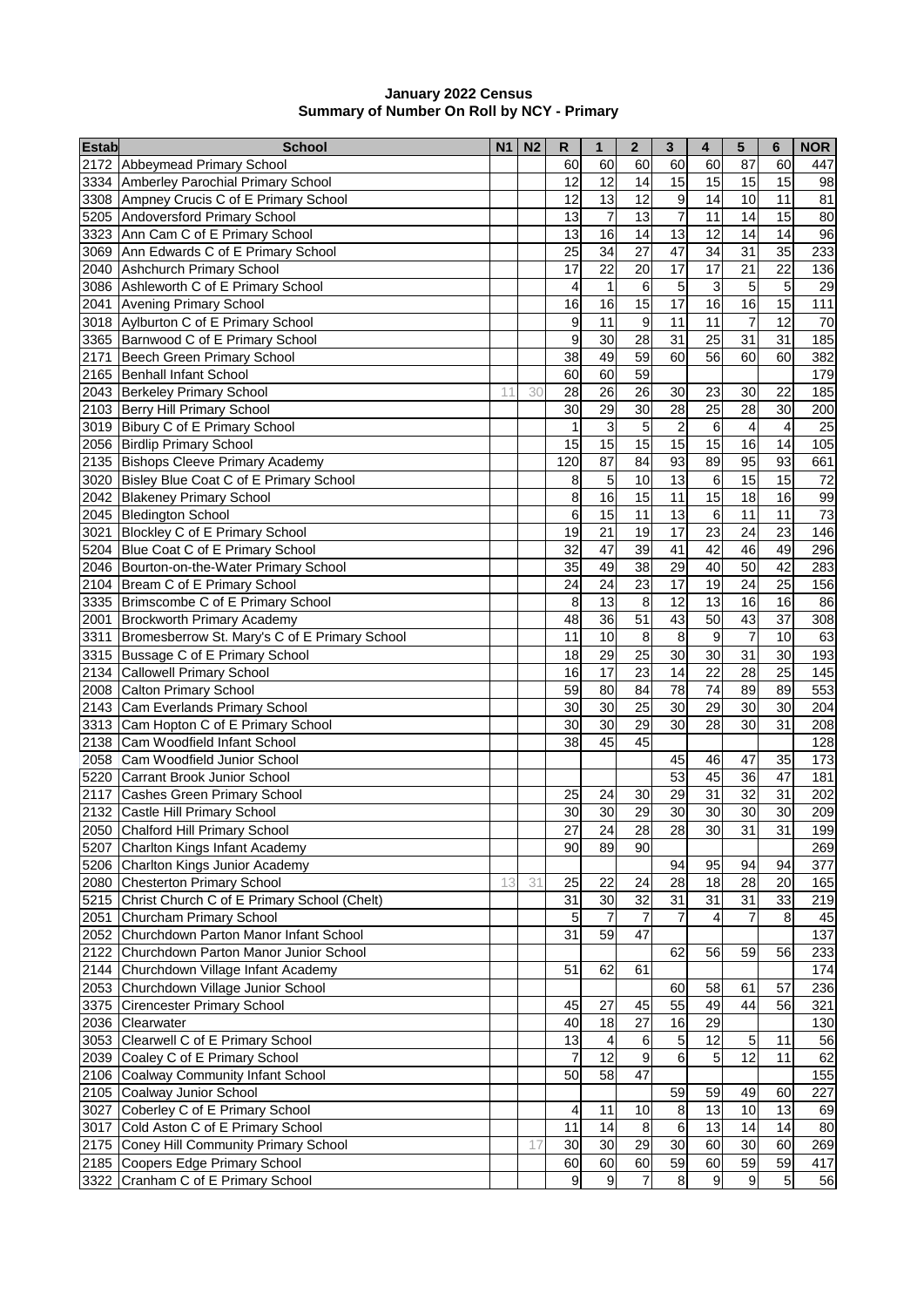| <b>Estab</b> | <b>School</b>                                   | N <sub>1</sub> | N <sub>2</sub> | R              | $\mathbf{1}$     | $\mathbf{2}$ | 3               | 4              | 5                | 6  | <b>NOR</b> |
|--------------|-------------------------------------------------|----------------|----------------|----------------|------------------|--------------|-----------------|----------------|------------------|----|------------|
|              | 3030 Deerhurst & Apperley C of E Primary School |                |                | 10             | 11               | 10           | 11              | 12             | 8                | 11 | 73         |
|              | 2034 Dinglewell Infant School                   |                |                | 85             | 90               | 90           |                 |                |                  |    | 265        |
| 2030         | Dinglewell Junior School                        |                |                |                |                  |              | 90              | 91             | 87               | 89 | 357        |
| 3087         | Down Ampney C of E Primary School               |                |                | 7              | 4                | 5            | 10              | $\overline{2}$ | 6                | 7  | 41         |
|              | 2093 Drybrook Primary School                    |                | 15             | 11             | 12               | 16           | 11              | 11             | 17               | 21 | 99         |
|              | 2147 Dunalley Primary School                    |                |                | 61             | 59               | 60           | 59              | 60             | 58               | 60 | 417        |
|              | 2009 Dursley C of E Primary Academy             |                |                | 42             | 43               | 41           | 34              | 41             | 46               | 39 | 286        |
|              | 2044 Eastcombe Primary School                   |                |                | 6              | $\overline{7}$   | 5            | 3               | 10             | 12               | 11 | 54         |
|              | 2068 Eastington Primary School                  |                |                | 20             | 20               | 20           | 19              | 20             | 20               | 20 | 139        |
|              | 2107 Ellwood Community Primary School           |                |                | 19             | 20               | 21           | $\overline{19}$ | 20             | $\overline{20}$  | 21 | 140        |
|              | 2013 Elmbridge Primary School                   |                |                | 90             | 89               | 90           | 89              | 88             | 89               | 90 | 625        |
|              | 3034 English Bicknor C of E Primary School      |                |                | 6              | 8                | 5            | $\overline{2}$  | 9              | 10               | 11 | 51         |
|              | 3035 Fairford C of E Primary School             |                |                | 45             | 36               | 50           | 47              | 54             | 35               | 32 | 299        |
| 3061         | Field Court C of E Infant School                | 40             | 60             | 88             | 85               | 88           |                 |                |                  |    | 261        |
| 2168         | <b>Field Court Junior School</b>                |                |                |                |                  |              | 89              | 89             | 89               | 89 | 356        |
|              | 2200 Finlay Community Primary School            |                |                | 60             | 60               | 60           | 59              | 29             | 58               | 30 | 356        |
| 2061         | <b>Forest View Primary School</b>               |                |                | 50             | 59               | 46           | 52              | 41             | 63               | 59 | 370        |
|              | 2136 Foxmoor Primary School                     |                |                | 37             | 37               | 37           | 37              | 37             | 40               | 38 | 263        |
|              | 2177 Gardners Lane Primary School               |                |                | 22             | 31               | 32           | 40              | 42             | 27               | 48 | 242        |
|              | 2137 Gastrells Community Primary School         |                |                | 24             | 19               | 27           | 28              | 27             | 27               | 25 | 177        |
| 5211         | Glebe Infant School                             |                |                | 40             | 50               | 43           |                 |                |                  |    | 133        |
|              | 2142 Glenfall Community Primary School          |                |                | 30             | 29               | 30           | 30              | 30             | 30               | 30 | 209        |
|              | 2150 Gloucester Road Primary School             |                |                | 30             | 30               | 29           | 30              | 29             | 22               | 28 | 198        |
|              | 2069 Gotherington Primary Academy               |                |                | 30             | 30               | 29           | 30              | 30             | 30               | 29 | 208        |
|              | 2063 Grange Primary School                      |                |                | 30             | 42               | 35           | 33              | 45             | 42               | 40 | 267        |
|              | 2181 Grangefield Primary School                 |                |                | 61             | 57               | 57           | 59              | 56             | 50               | 48 | 388        |
|              | 2115 Great Oldbury Primary Academy              | 30             | 23             | 14             |                  |              |                 |                |                  |    | 14         |
| 2151         | <b>Greatfield Park Primary School</b>           |                |                | 22             | 30               | 30           | 30              | 58             | 31               | 29 | 230        |
|              | 2113 Gretton Primary School                     |                |                | 16             | 13               | 13           | 15              | 12             | 13               | 14 | 96         |
|              | 3326 Hardwicke Parochial Primary School         |                |                | 39             | 50               | 56           | 58              | 60             | 83               | 59 | 405        |
|              | 3039 Haresfield C of E Primary School           |                |                | 15             | 17               | 15           | 15              | 15             | 15               | 14 | 106        |
|              | 2025 Harewood Infant School                     |                |                | 87             | 88               | 84           |                 |                |                  |    | 259        |
|              | 2026 Harewood Junior School                     |                |                |                |                  |              | 88              | 87             | 90               | 90 | 355        |
|              | 3040 Hartpury C of E Primary School             |                |                | 15             | 18               | 15           | 14              | 13             | 14               | 11 | 100        |
|              | 2005 Hatherley Infant School                    |                |                | 33             | 40               | 39           |                 |                |                  |    | 112        |
|              | 3041 Hatherop C of E Primary School             |                |                | 12             | 12               | 11           | 12              | 10             | 10               | 11 | 78         |
| 3011         | Hempsted C of E Primary School                  |                |                | 29             | 29               | 30           | 29              | 30             | 30               | 32 | 209        |
|              | 5219 Heron Primary School                       |                |                | 60             | 59               | 60           | 59              | 57             | 59               | 60 | 414        |
|              | 2178 Hester's Way Primary School                |                |                | 21             | 20               | 30           | $\overline{28}$ | 24             | $\overline{22}$  | 21 | 166        |
|              | 3084 Highnam C of E Primary Academy             |                |                | 30             | 30               | 31           | 32              | 31             | 30               | 31 | 215        |
|              | 3367 Hillesley C of E Primary School            |                |                | 2              | 10               | 6            | $\overline{2}$  | 5              | 6                | 6  | 37         |
|              | 2028 Hillview Primary School                    |                |                | 30             | 30               | 31           | 32              | 30             | 30               | 30 | 213        |
|              | 3316 Holy Apostles C of E Primary School        |                |                | 30             | 30               | 30           | 30              | 30             | 31               | 30 | 211        |
|              | 3093 Holy Trinity C of E Primary School         |                |                | 30             | 28               | 30           | 27              | 30             | 29               | 30 | 204        |
|              | 2184 Hope Brook C of E Primary School           |                |                | 12             | 17               | 16           | 17              | 19             | 16               | 17 | 114        |
|              | 3327 Horsley C of E Primary School              |                |                | 11             | $\boldsymbol{9}$ | 13           | 8               | 17             | 14               | 19 | 91         |
|              | 3328 Huntley C of E Primary School              |                |                | 12             | 12               | 12           | 14              | 13             | 14               | 16 | 93         |
|              | 2022 Hunts Grove Primary Academy                |                | 39             | 49             | 51               | 29           | 31              | 31             | 31               | 27 | 249        |
|              | 2145   Innsworth Infant School                  |                |                | 32             | 32               | 38           |                 |                |                  |    | 102        |
|              | 2118   Innsworth Junior School                  |                |                |                |                  |              | 37              | 31             | 40               | 41 | 149        |
|              | 3374 Isbourne Valley Primary School             |                |                | 12             | 14               | 8            | 15              | 11             | $9\,$            | 10 | 79         |
|              | 2073   Kemble Primary School                    |                |                | 15             | 15               | 16           | 16              | 15             | 13               | 15 | 105        |
|              | 3042 Kempsford C of E Primary School            |                |                | $\overline{7}$ | 11               | 13           | 12              | 16             | $\boldsymbol{9}$ | 12 | 80         |
|              | 3372 King's Stanley C of E Primary School       |                |                | 30             | 30               | 30           | 31              | 27             | 30               | 31 | 209        |
|              | 3010 Kingsholm C of E Primary School            |                |                | 90             | 88               | 84           | 90              | 88             | 88               | 87 | 615        |
|              | 3373 Kingsway Primary School                    |                |                | 59             | 60               | 58           | 59              | 54             | 57               | 52 | 399        |
|              | 2075 Kingswood Primary School                   |                |                | 15             | 13               | 17           | 15              | 17             | 20               | 18 | 115        |
| 3101         | Lakefield C of E Primary School                 |                |                | 28             | 31               | 29           | 30              | 31             | 31               | 32 | 212        |
|              | 2160 Lakeside Primary School                    |                |                | 68             | 90               | 74           | 79              | 87             | 88               | 81 | 567        |
|              | 3094 Leckhampton C of E Primary School          |                |                | 90             | 90               | 89           | 90              | 62             | 59               | 90 | 570        |
|              | 2047 Leighterton Primary School                 |                |                | 14             | 18               | 17           | 12              | $\,8\,$        | 15               | 10 | 94         |
| 3331         | Leonard Stanley C of E Primary School           |                |                | 30             | 27               | 18           | 29              | 30             | 31               | 30 | 195        |
|              | 2004 Linden Primary School                      |                |                | 60             | 60               | 60           | 60              | 59             | 60               | 59 | 418        |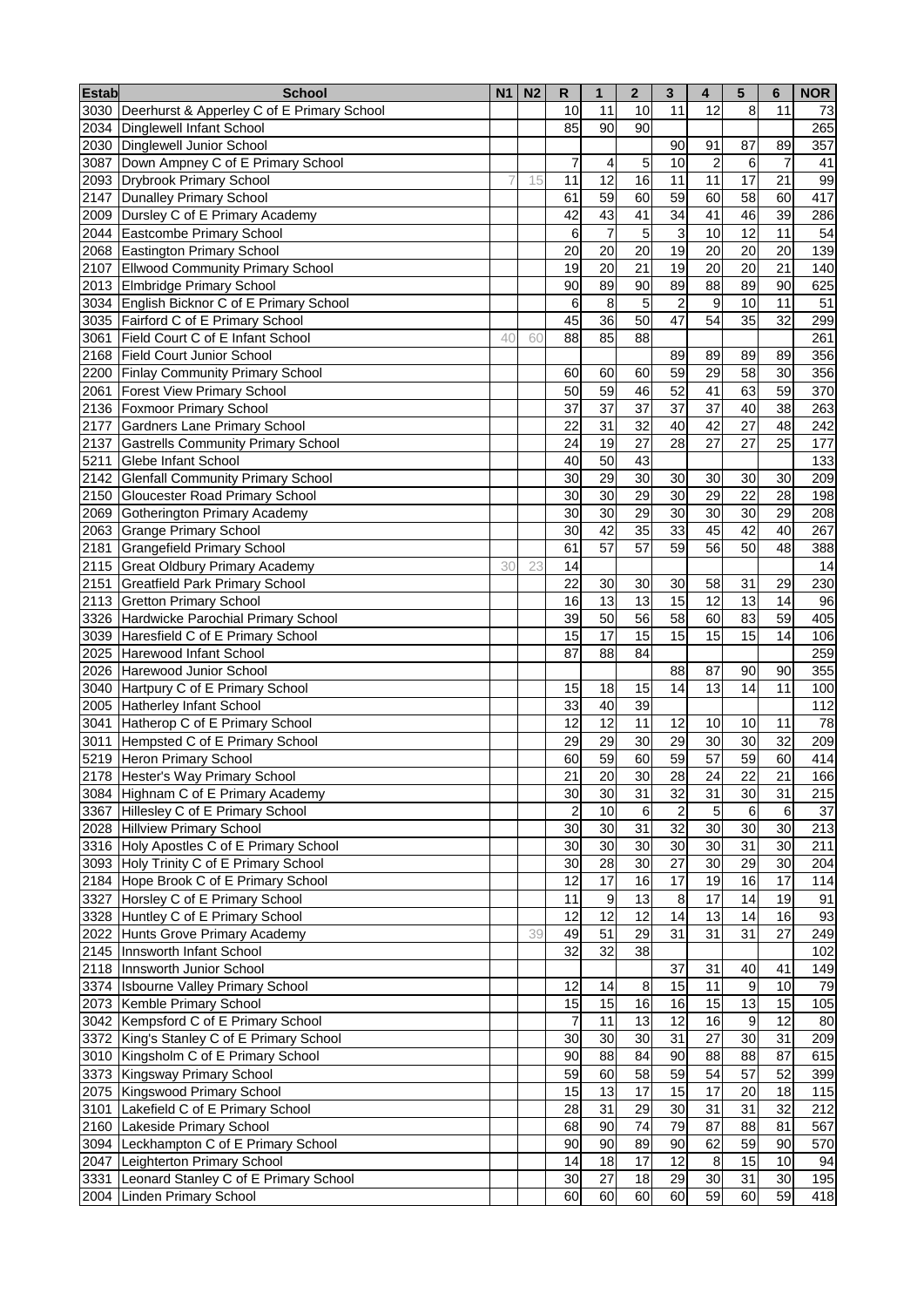| <b>Estab</b> | <b>School</b>                                                         | <b>N1</b> | N <sub>2</sub> | ${\sf R}$       | $\mathbf{1}$             | $\mathbf{2}$   | $\mathbf{3}$        | $\overline{\mathbf{4}}$ | 5               | 6                | <b>NOR</b> |
|--------------|-----------------------------------------------------------------------|-----------|----------------|-----------------|--------------------------|----------------|---------------------|-------------------------|-----------------|------------------|------------|
|              | 3044 Littledean C of E Community Primary School                       |           |                | 15              | 13                       | 14             | 12                  | 15                      | 16              | 15               | 100        |
| 3045         | Longborough C of E Primary School                                     |           |                | 12              | 12                       | 4              | 11                  | 7                       | 8               | 10               | 64         |
| 2029         | Longford Park Primary Academy                                         | 18        | 29             | 31              | 30                       | 30             | 31                  | 27                      | 12              | 13               | 174        |
| 2033         | Longlevens Infant School                                              |           |                | 114             | 112                      | 116            |                     |                         |                 |                  | 342        |
| 2031         | Longlevens Junior School                                              |           |                |                 |                          |                | 122                 | 121                     | 121             | 119              | 483        |
| 3047         | Longney C of E Primary School                                         |           |                | 7               | 12                       | 13             | 13                  | 15                      | 17              | 14               | 91         |
| 2077         | Lydbrook Primary School                                               |           |                | 12              | 10                       | 19             | 12                  | 14                      | 21              | 17               | 105        |
| 3048         | Lydney C of E Community Primary School                                |           |                | 30              | 30                       | 29             | 31                  | 31                      | 29              | 29               | 209        |
|              | 2179 Meadowside Primary School                                        |           |                | 31              | 29                       | 27             | 30                  | 30                      | 29              | 30               | 206        |
|              | 3050 Meysey Hampton C of E Primary School                             |           |                | $\overline{12}$ | $\overline{13}$          | 16             | $\overline{12}$     | 11                      | 14              | 15               | 93         |
|              | 2081 Mickleton Primary School                                         |           |                | 27              | 30                       | 24             | 26                  | 29                      | 28              | 31               | 195        |
|              | 5217 Minchinhampton Primary School                                    | 6         | 13             | 45              | 45                       | 45             | 44                  | 49                      | 45              | 44               | 317        |
|              | 3337 Miserden C of E Primary School                                   |           |                | 11              | $\overline{7}$           | 10             | 9                   | 6                       | $6\phantom{1}$  | 3                | 52         |
|              | 3338 Mitcheldean Endowed Primary School                               |           |                | 30              | 30                       | 27             | 29                  | 22                      | 30              | 33               | 201        |
|              | 2125 Mitton Manor Primary School                                      |           |                | 30              | 27                       | 30             | 28                  | 30                      | 29              | 27               | 201        |
|              | 2037 Moat Primary School                                              | 8         | 13             | 17              | 15                       | 20             | 20                  | 14                      | 18              | 26               | 130        |
|              | 3052 Nailsworth C of E Primary School                                 |           |                | 30              | 29                       | 30             | 30                  | 28                      | 29              | 31               | 207        |
|              | 2155 Naunton Park Primary School                                      |           |                | 60              | 60                       | 60             | 56                  | 58                      | 59              | 60               | 413        |
|              | 3340 Newnham St. Peter's C of E Primary School                        |           |                | 13              | 14                       | 13             | 24                  | 16                      | 16              | 18               | 114        |
|              | 3055 North Cerney C of E Primary School                               |           |                | 4               | 4                        | 5              | 8                   | 9                       | 13              | 5                | 48         |
|              | 3341 North Nibley C of E Primary School                               |           |                | 16              | 14                       | 15             | 17                  | 15                      | 17              | 15               | 109        |
|              | 3056 Northleach C of E Primary School                                 |           |                | 19              | 15                       | 19             | 11                  | 18                      | 18              | 19               | 119        |
|              | 2119 Northway Infant School                                           |           |                | 45              | 42                       | 40             |                     |                         |                 |                  | 127        |
|              | 3057 Norton C of E Primary School                                     |           |                | 23              | 20                       | 19             | 22                  | 27                      | 24              | 21               | 156        |
|              | 3099 Oak Hill C of E Primary School                                   |           |                | 7<br>4          | 8                        | 9              | 4<br>$\overline{7}$ | 9                       | 6<br>8          | 8<br>6           | 51<br>31   |
|              | 3310 Oakridge Parochial Primary School<br>5221 Oakwood Primary School |           |                | 55              | 42                       |                | 52                  | 5<br>47                 | 51              | 36               |            |
|              |                                                                       |           |                | 12              | 18                       | 43<br>23       | 18                  | 22                      | 8               | 26               | 326<br>127 |
|              | 2006 Offa's Mead Primary Academy                                      |           |                |                 |                          |                |                     |                         |                 |                  |            |
|              | 2090 Park Junior School                                               |           |                |                 |                          |                | 54                  | 49                      | 61              | 37               | 201        |
|              | 2108 Parkend Primary School                                           |           |                | 7<br>3          | 10                       | 10             | 8                   | 9                       | 10              | 10               | 64<br>42   |
|              | 3060 Pauntley C of E Primary School<br>5203 Picklenash Junior School  |           |                |                 | 5                        | 6              | 8<br>47             | 7                       | 6<br>50         | 7<br>59          |            |
|              | 2109 Pillowell Community Primary School                               |           |                | 8               | 11                       | 11             | 11                  | 48<br>15                | 11              | 15               | 204<br>82  |
|              | 3319 Powell's C of E Primary School                                   |           |                | 60              | 61                       | 58             | 59                  | 60                      | 60              | 58               | 416        |
|              | 3343 Prestbury St Mary's C of E Junior School                         |           |                |                 |                          |                | 89                  | 60                      | 60              | 57               | 266        |
|              | 2010 Primrose Hill C of E Primary Academy                             |           |                | 31              | 31                       | 30             | 31                  | 30                      | 26              | 31               | 210        |
|              | 2116 Queen Margaret Primary School                                    |           |                | 22              | 18                       | 25             | 21                  | 29                      | 29              | 23               | 167        |
|              | 3063 Randwick C of E Primary School                                   |           |                | 13              | 12                       | 12             | 11                  | 14                      | 13              | 16               | 91         |
|              | 3054 Redbrook C of E Primary School                                   |           |                | 4               | $\mathbf{1}$             | $\overline{4}$ | 3                   | 8                       | $6 \overline{}$ | $\overline{4}$   | 30         |
|              | 3064 Redmarley C of E Primary Academy                                 |           | 8              | 12              | 13                       | $\,6$          | 14                  | 15                      | 11              | 13               | 84         |
|              | 5200 Robinswood Primary Academy                                       |           | 25             | 47              | 49                       | 56             | 58                  | 48                      | 69              | 56               | 383        |
|              | 2123 Rodborough Community Primary School                              |           |                | 22              | 29                       | 30             | 29                  | 31                      | 31              | 30               | 202        |
|              | 2085 Rodmarton Primary School                                         |           |                | 5               | $\overline{\mathcal{I}}$ | 12             | 11                  | 10                      | 8               | 8                | 61         |
|              | 2158 Rowanfield Infant School                                         |           |                | 73              | 83                       | 88             |                     |                         |                 |                  | 244        |
|              | 2157 Rowanfield Junior School                                         |           |                |                 |                          |                | 64                  | 79                      | 88              | 79               | 310        |
|              | 3065 Ruardean C of E Primary School                                   |           |                | 5               | 14                       | 13             | 12                  | 13                      | 12              | 12               | 81         |
|              | 3345 Sapperton C of E Primary School                                  |           |                | 9               | 8                        | 11             | 9                   | 11                      | 12              | 9                | 69         |
|              | 5216 Severnbanks Primary School                                       | 3         | 22             | 30              | 40                       | 30             | 32                  | 44                      | 30              | 31               | 237        |
|              | 2072 Sharpness Primary School                                         |           |                | 20              | 10                       | 17             | 18                  | 14                      | 16              | 18               | 113        |
|              | 2084 Sheepscombe Primary School                                       |           |                | 9               | $\boldsymbol{9}$         | 11             | 11                  | $\boldsymbol{9}$        | 11              | 11               | 71         |
|              | 3067 Sherborne C of E Primary School                                  |           |                | 8               | $\,6$                    | 8              | 10                  | 5                       | 9               | 6                | 52         |
|              | 3068 Shurdington C of E Primary School                                |           |                | 24              | 30                       | 24             | 26                  | 26                      | 30              | 28               | 188        |
|              | 3089 Siddington C of E Primary School                                 |           |                | 13              | 15                       | 12             | 13                  | $\overline{7}$          | 15              | 4                | 79         |
|              | 2086 Slimbridge Primary School                                        |           |                | 21              | 20                       | 21             | 18                  | 16                      | 15              | 15               | 126        |
|              | 2066 Soudley Primary School                                           |           |                | 7               | 5                        | 9              | 11                  | 11                      | 11              | $\overline{5}$   | 59         |
|              | 3070 Southrop C of E Primary School                                   |           |                | 4               | $\overline{7}$           | $\,6$          | 10                  | 7                       | 7               | 4                | 45         |
|              | 2164 Springbank Primary Academy                                       |           | 24             | 58              | 59                       | 59             | 60                  | 59                      | 59              | 60               | 414        |
|              | 3317 St. Andrew's Church of England Primary School, Chedworth         |           |                | 11              | $\sqrt{5}$               | 13             | $\overline{4}$      | 10                      | 10              | $\boldsymbol{9}$ | 62         |
|              | 3344 St. Briavels Parochial C of E Primary School                     |           |                | 17              | 20                       | 18             | 19                  | 19                      | 20              | 20               | 133        |
|              | 3354 St. Catharine's Catholic Primary School                          |           |                | 10              | 18                       | 20             | $\overline{15}$     | 24                      | $\overline{20}$ | 11               | 118        |
|              | 5213 St. David's C of E Primary School                                |           |                | 43              | 39                       | 47             | 40                  | 34                      | 36              | 46               | 285        |
|              | 3364 St. James' and Ebrington Church of England Primary School        |           |                | 15              | 22                       | 20             | 12                  | 26                      | 19              | 20               | 134        |
|              | 3006 St. James' C of E Junior School                                  |           |                |                 |                          |                | 30                  | 29                      | 57              | 43               | 159        |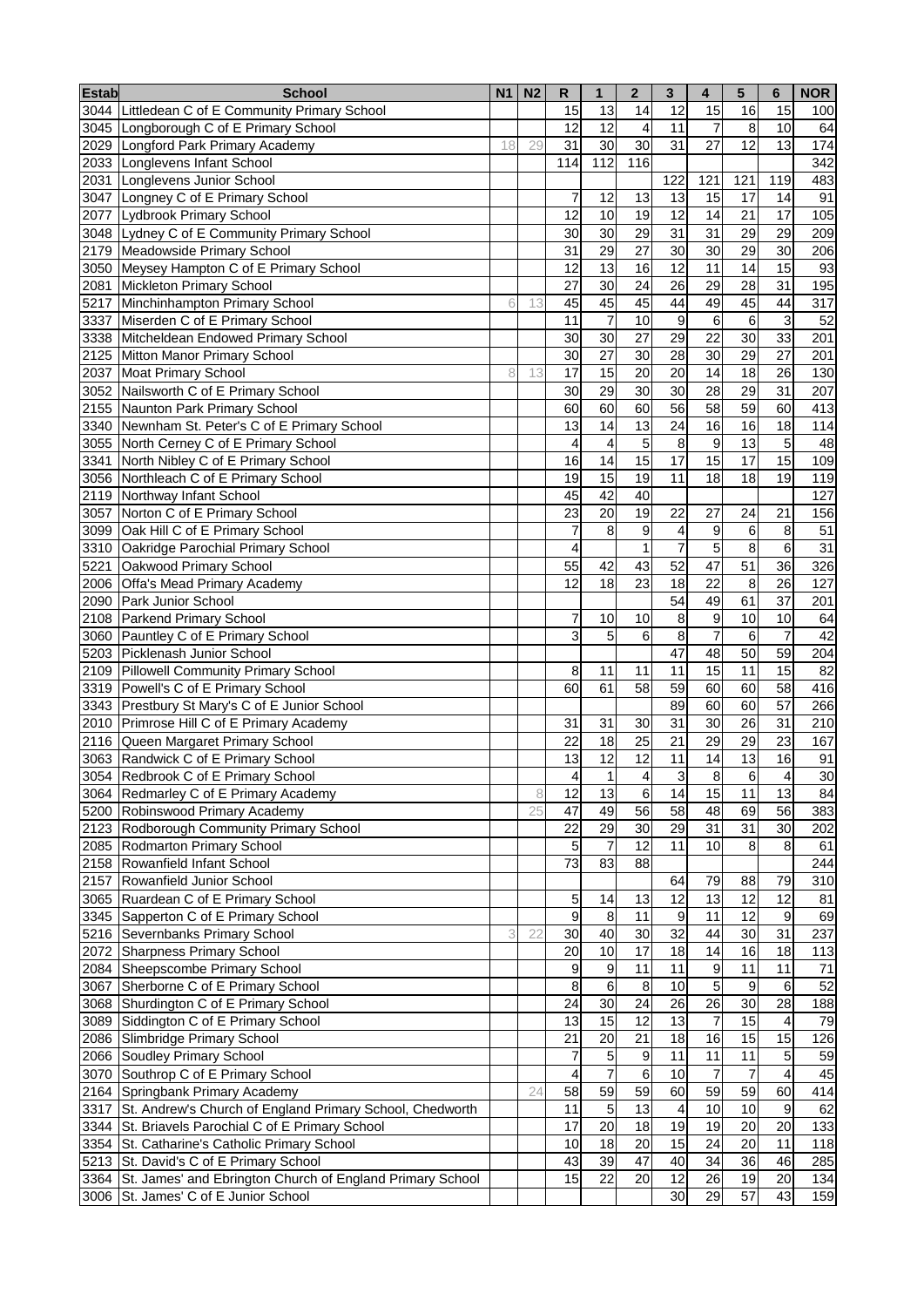| <b>Estab</b> | <b>School</b>                                     | <b>N1</b> | N <sub>2</sub> | R              | $\mathbf{1}$             | $\boldsymbol{2}$ | 3               | 4                       | 5                       | 6       | <b>NOR</b> |
|--------------|---------------------------------------------------|-----------|----------------|----------------|--------------------------|------------------|-----------------|-------------------------|-------------------------|---------|------------|
|              | 3096   St. James' C of E Primary School           |           |                | 59             | 60                       | 57               | 60              | 61                      | 59                      | 61      | 417        |
|              | 2038 St. John's C of E Primary Academy (Coleford) |           |                | 21             | 23                       | 15               | $\overline{21}$ | 27                      | 19                      | 42      | 168        |
|              | 3097 St. John's C of E Primary School (Chelt)     |           |                | 29             | 29                       | 25               | 29              | 29                      | 27                      | 28      | 196        |
|              | 3356 St. Joseph's Catholic Primary School         |           |                | 27             | 25                       | 15               | 27              | 25                      | 29                      | 27      | 175        |
|              | 3330 St. Lawrence C of E Primary School           |           |                | 28             | 26                       | 31               | 30              | 32                      | 26                      | 30      | 203        |
|              | 3363 St. Mark's C of E Junior School              |           |                |                |                          |                  | 58              | 59                      | 61                      | 60      | 238        |
|              | 3360 St. Mary's C of E Infant School              |           |                | 60             | 60                       | 57               |                 |                         |                         |         | 177        |
|              | 3348 St. Mary's C of E Primary School             |           |                | 49             | 48                       | 52               | 42              | 48                      | 60                      | 59      | 358        |
|              | 3358 St. Mary's Catholic Primary Academy          |           |                | 29             | 32                       | 30               | 32              | 32                      | 33                      | 30      | 218        |
|              | 2088 St. Matthew's C of E Primary School          |           |                | 25             | 26                       | 27               | 30              | 30                      | 30                      | 31      | 199        |
|              | 3004 St. Paul's C of E Primary School             |           |                | 28             | 30                       | 30               | 28              | 30                      | 29                      | 29      | 204        |
|              | 3370 St. Peter's Catholic Primary School          |           |                | 60             | 59                       | 60               | 59              | 60                      | 60                      | 60      | 418        |
|              | 3359 St. Thomas More Catholic Primary School      |           |                | 30             | 30                       | 30               | 27              | 27                      | 44                      | 25      | 213        |
|              | 2065 St. White's Primary School                   |           |                | 42             | 41                       | 37               | 38              | 43                      | 43                      | 45      | 289        |
|              | 3366 Staunton & Corse C of E Primary Academy      |           |                | 15             | 18                       | 11               | 14              | 18                      | 15                      | 11      | 102        |
|              | 2067 Steam Mills Primary School                   |           |                | 18             | 17                       | 17               | 15              | 17                      | 16                      | 17      | 117        |
|              | 3038 Stone with Woodford C of E Primary School    |           |                | 15             | 12                       | 17               | 14              | 15                      | 16                      | 14      | 103        |
|              | 2146 Stonehouse Park Infant School                |           |                | 33             | 58                       | 48               |                 |                         |                         |         | 139        |
|              | 2091 Stow-on-the-Wold Primary School              |           |                | 13             | 18                       | 11               | 20              | $\boldsymbol{9}$        | 22                      | 18      | 111        |
|              | 3025 Stratton C of E Primary School               |           |                | 28             | 28                       | 30               | 29              | 29                      | 30                      | 30      | 204        |
|              | 2094 Stroud Valley Community Primary School       |           |                | 37             | $\overline{37}$          | 32               | 37              | 36                      | 40                      | 37      | 256        |
|              | 3071 Swell C of E Primary School                  |           |                | 3              | 3                        | $\mathbf{1}$     | 3               | $6\phantom{1}$          | 4                       | 8       | 28         |
|              | 5214 Swindon Village Primary School               |           |                | 60             | 61                       | 60               | 60              | 60                      | 61                      | 60      | 422        |
|              | 3072 Temple Guiting C of E Primary School         |           |                | 16             | 12                       | 13               | 14              | 8                       | 10                      | 18      | 91         |
|              | 3073 Tewkesbury C of E Primary School             |           |                | 37             | 30                       | $\overline{32}$  | $\overline{27}$ | 44                      | 52                      | 41      | 263        |
|              | 5209 The British Primary School                   |           |                | 25             | 25                       | 19               | 16              | 30                      | 26                      | 28      | 169        |
| 5201         | The Catholic School of St. Gregory The Great      |           |                | 59             | 60                       | 58               | 60              | 60                      | 61                      | 60      | 418        |
| 2130         | The Croft Primary School                          |           |                | 21             | 18                       | 19               | 22              | 20                      | 20                      | 22      | 142        |
| 2180         | The John Moore Primary School                     |           |                | 45             | 45                       | 45               | 30              | 30                      | 30                      | 31      | 256        |
| 2070         | The Rissington School                             |           |                | 36             | 42                       | 31               | 45              | 26                      | 35                      | 43      | 258        |
| 3357         | The Rosary Catholic Primary Academy               |           |                | 21             | 26                       | 23               | 25              | 27                      | 30                      | 31      | 183        |
|              | 2098 Thrupp Primary School                        |           |                | 20             | 19                       | 20               | 18              | 20                      | 22                      | 20      | 139        |
| 2099         | <b>Tibberton Community Primary School</b>         |           |                | 19             | 14                       | 17               | 21              | 15                      | 20                      | 18      | 124        |
| 5208         | <b>Tirlebrook Primary School</b>                  |           |                | 30             | 30                       | 30               | 30              | 31                      | 30                      | 31      | 212        |
|              | 2095 Tredington Community Primary School          |           |                | 11             | 10                       | 9                | 12              | 4                       | $\overline{12}$         | 13      | 71         |
| 2032         | <b>Tredworth Infant School</b>                    | 5         | 36             | 58             | 67                       | 65               |                 |                         |                         |         | 190        |
| 2002         | <b>Tredworth Junior School</b>                    |           |                |                |                          |                  | 70              | 72                      | 80                      | 79      | 301        |
|              | 3074 Tutshill C of E Primary School               |           |                | 28             | 31                       | 29               | 30              | 30                      | 30                      | 30      | 208        |
|              | 2101 Twyning Primary School                       |           |                | 21             | $\overline{17}$          | 21               | 16              | 15                      | $\overline{14}$         | 12      | 116        |
|              | 3076 Uley C of E Primary School                   |           |                | 17             | 19                       | 11               | 17              | 15                      | 15                      | 17      | $111$      |
|              | 2097 Uplands Community Primary School             |           |                | 15             | 15                       | 16               | 15              | 16                      | 15                      | 16      | 108        |
|              | 3077 Upton St Leonards C of E Primary School      |           |                | 60             | 60                       | 59               | 60              | 58                      | 59                      | 61      | 417        |
|              | 2102 Walmore Hill Primary School                  |           |                | 5              | $\overline{\mathcal{I}}$ | 10               | $\,6$           | 10                      | $\overline{\mathbf{7}}$ | 6       | 51         |
|              | 5210 Warden Hill Primary School                   |           |                | 60             | 60                       | 56               | 60              | 61                      | 61                      | 59      | 417        |
|              | 3024 Watermoor C of E Primary School              |           |                | 31             | 30                       | 26               | 29              | 24                      | 30                      | 24      | 194        |
|              | 2019 Waterwells Primary Academy                   |           | 14             | 34             | 54                       | 54               | 60              | 57                      | 53                      | 58      | 370        |
|              | 3350 Westbury-on-Severn C of E Primary School     |           |                | 12             | 9                        | 11               | 10              | 11                      | 11                      | 12      | 76         |
|              | 2111 Whiteshill Primary School                    |           |                | 12             | 15                       | 15               | 12              | 12                      | 16                      | 14      | 96         |
|              | 3080 Whitminster Endowed C of E Primary School    |           |                | 15             | 15                       | 15               | 15              | 17                      | 18                      | 16      | 111        |
|              | 2000 Widden Primary School                        |           |                | 55             | 56                       | 39               | 48              | 46                      | 58                      | 42      | 344        |
|              | 3081 Willersey C of E Primary School              |           |                | $\overline{7}$ | $\,8\,$                  | 8                | $6\phantom{1}6$ | $\overline{7}$          | $\bf8$                  | 10      | 54         |
|              | 2092 Willow Primary Academy                       |           |                | 14             | 25                       | 25               | 20              | 22                      | 28                      | 26      | 160        |
|              | 3368 Winchcombe Abbey C of E Primary School       |           |                | 44             | 42                       | 44               | 44              | 42                      | 44                      | 42      | 302        |
|              | 3352 Withington C of E Primary School             |           |                | 4              | $\sqrt{5}$               | 3                | $\overline{5}$  | $\overline{\mathbf{4}}$ | $\overline{7}$          | $\,8\,$ | 36         |
|              | 3353 Woodchester Endowed C of E Primary School    |           |                | 16             | 21                       | 15               | 23              | 15                      | 24                      | 22      | 136        |
|              | 2141 Woodmancote Primary School                   |           |                | 61             | 60                       | 60               | 60              | 60                      | 60                      | 60      | 421        |
|              | 2064 Woodside Primary School                      |           |                | 17             | 9                        | 12               | 17              | 12                      | 16                      | 17      | 100        |
|              | 2114 Woolaston Primary School                     |           |                | 17             | 16                       | 18               | 26              | 18                      | 28                      | 26      | 149        |
|              | 2110 Yorkley Primary School                       |           |                | 21             | 25                       | 24               | 14              | 20                      | 25                      | 24      | 153        |
|              |                                                   |           |                |                |                          |                  |                 |                         |                         |         |            |

#### **399 6475 6724 6636 6765 6775 7017 6914 47306**

**Please Note: The grey values in the columns 'N1' and 'N2' are not counted towards the overall NOR Total**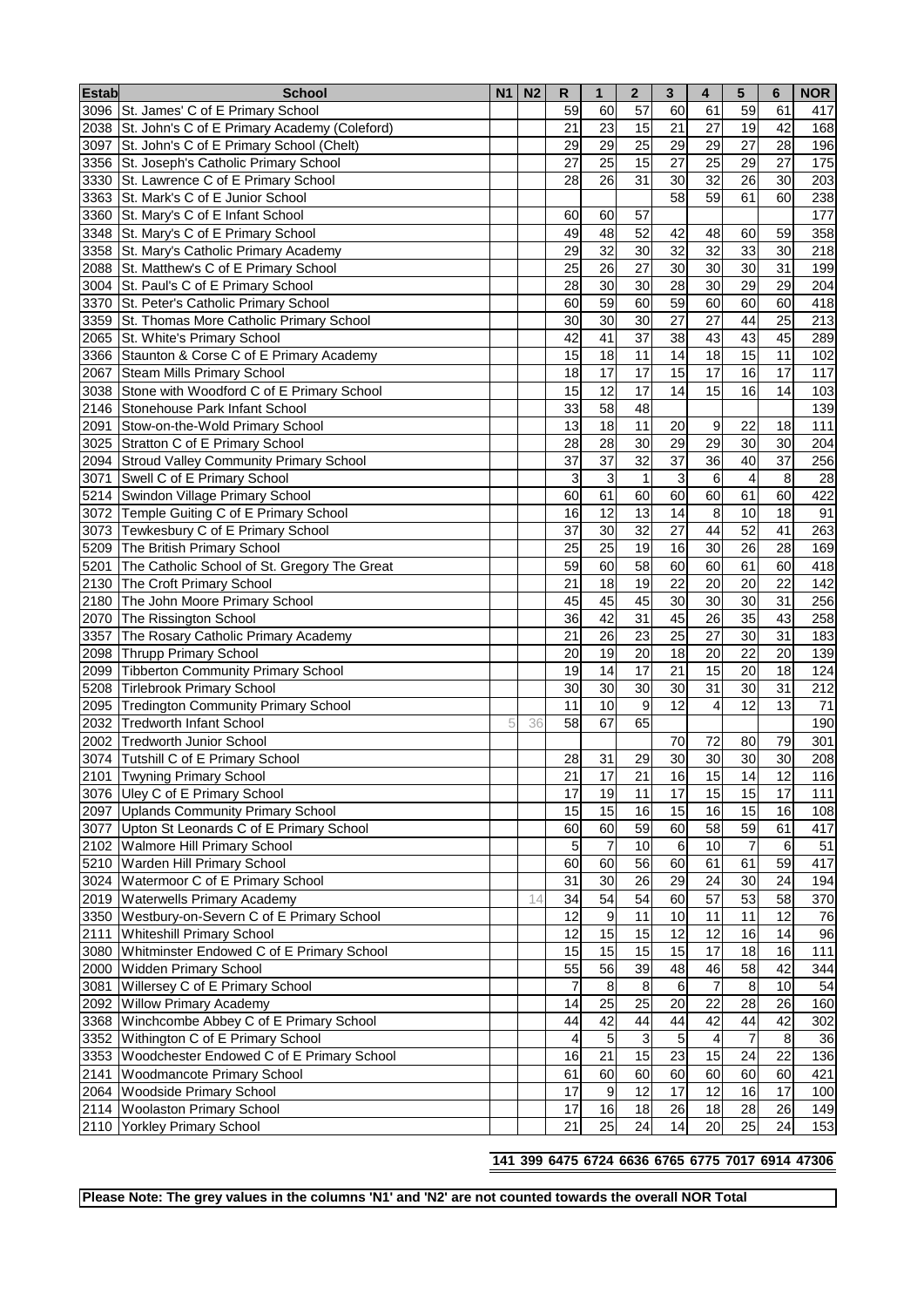| 177<br>115<br>193<br>193<br>146<br>111<br>69<br>1004<br>All Saints' Academy<br>165<br>79<br><b>Archway School</b><br>150<br>146<br>161<br>167<br>51<br>919<br>194<br>195<br>205<br>173<br>194<br><b>Balcarras School</b><br>196<br>218<br>1375<br>150<br>146<br>Barnwood Park School<br>179<br>178<br>180<br>833<br>260<br>Cheltenham Bournside School & Sixth Form Centre<br>283<br>295<br>286<br>127<br>1707<br>299<br>157<br>218<br>214<br>167<br>Chipping Campden School<br>229<br>232<br>222<br>169<br>1451<br>Chosen Hill School<br>224<br>212<br>222<br>112<br>237<br>228<br>110<br>1345<br>Churchdown School<br>249<br>240<br>268<br>93<br>269<br>249<br>94<br>1462<br>197<br>173<br><b>Cirencester Deer Park School</b><br>206<br>206<br>209<br>991<br>186<br>Cirencester Kingshill School<br>189<br>182<br>178<br>169<br>904<br><b>Cleeve School</b><br>283<br>239<br>209<br>151<br>1562<br>264<br>268<br>148<br>176<br>175<br>Dene Magna School<br>175<br>174<br>170<br>90<br>69<br>1029<br>124<br>128<br>Denmark Road High School<br>152<br>154<br>154<br>154<br>153<br>1019<br>Farmor's School<br>174<br>163<br>162<br>162<br>150<br>96<br>111<br>1018<br>157<br>175<br>149<br>146<br>110<br><b>Five Acres High School</b><br>737<br>4019<br>124<br>147<br>154<br>142<br>705<br>Gloucester Academy<br>138<br>69<br>Henley Bank High School<br>179<br>158<br>156<br>80<br>642<br>Holmleigh Park High<br>247<br>222<br>88<br>55<br>4018<br>230<br>193<br>170<br>1205<br>5406 Katharine Lady Berkeley's School<br>257<br>255<br>135<br>249<br>249<br>246<br>141<br>1532<br>157<br>107<br>125<br>Maidenhill School<br>156<br>151<br>696<br>153<br>5401<br><b>Marling School</b><br>160<br>156<br>159<br>237<br>189<br>1214<br>160<br>Newent Community School and Sixth Form Centre<br>204<br>156<br>51<br>208<br>216<br>145<br>68<br>1048<br>143<br>242<br>230<br>Pate's Grammar School<br>150<br>152<br>149<br>155<br>1221<br>Pittville School<br>176<br>174<br>159<br>173<br>203<br>885<br>Rednock School<br>233<br>219<br>239<br>203<br>201<br>86<br>1245<br>64<br>Ribston Hall High School<br>150<br>154<br>154<br>124<br>124<br>90<br>65<br>861<br>Severn Vale School<br>271<br>259<br>273<br>269<br>234<br>1306<br>72<br>65<br>44<br><b>SGS Berkeley Green UTC</b><br>86<br>267<br>Sir Thomas Rich's School<br>155<br>126<br>208<br>154<br>154<br>158<br>199<br>1154<br>99<br>Sir William Romney's School<br>103<br>115<br>112<br>111<br>540<br>238<br>St. Peter's Catholic High School & Sixth Form<br>233<br>239<br>238<br>170<br>163<br>1521<br>240<br>159<br>Stroud High School<br>156<br>159<br>1069<br>160<br>160<br>131<br>144<br>238<br>214<br>223<br>207<br>118<br>1293<br>5405 Tewkesbury School<br>212<br>81<br>230<br>201<br>220<br>221<br>144<br>141<br>1400<br>The Cotswold Academy<br>243<br>162<br>The Crypt School<br>154<br>152<br>154<br>152<br>151<br>147<br>1072<br>112<br>The Dean Academy<br>126<br>108<br>111<br>543<br>86<br>The Forest High School<br>56<br>63<br>66<br>48<br>282<br>49<br>121<br>The High School Leckhampton<br>121<br>Thomas Keble School<br>150<br>143<br>685<br>141<br>131<br>120<br>97<br>Winchcombe School<br>106<br>101<br>98<br>94<br>496 | <b>Estab</b> | <b>School</b>                      | $\overline{7}$ | 8   | 9   | 10  | 11  | 12  | 13  | <b>Total NOR</b> |
|------------------------------------------------------------------------------------------------------------------------------------------------------------------------------------------------------------------------------------------------------------------------------------------------------------------------------------------------------------------------------------------------------------------------------------------------------------------------------------------------------------------------------------------------------------------------------------------------------------------------------------------------------------------------------------------------------------------------------------------------------------------------------------------------------------------------------------------------------------------------------------------------------------------------------------------------------------------------------------------------------------------------------------------------------------------------------------------------------------------------------------------------------------------------------------------------------------------------------------------------------------------------------------------------------------------------------------------------------------------------------------------------------------------------------------------------------------------------------------------------------------------------------------------------------------------------------------------------------------------------------------------------------------------------------------------------------------------------------------------------------------------------------------------------------------------------------------------------------------------------------------------------------------------------------------------------------------------------------------------------------------------------------------------------------------------------------------------------------------------------------------------------------------------------------------------------------------------------------------------------------------------------------------------------------------------------------------------------------------------------------------------------------------------------------------------------------------------------------------------------------------------------------------------------------------------------------------------------------------------------------------------------------------------------------------------------------------------------------------------------------------------------------------------------------------------------------------------------------------------------------------------------------------------------------------------------------------------------------------------------------------------------------------------------------------------------------------------------------------------------------------------------------------------------------------------------------------|--------------|------------------------------------|----------------|-----|-----|-----|-----|-----|-----|------------------|
|                                                                                                                                                                                                                                                                                                                                                                                                                                                                                                                                                                                                                                                                                                                                                                                                                                                                                                                                                                                                                                                                                                                                                                                                                                                                                                                                                                                                                                                                                                                                                                                                                                                                                                                                                                                                                                                                                                                                                                                                                                                                                                                                                                                                                                                                                                                                                                                                                                                                                                                                                                                                                                                                                                                                                                                                                                                                                                                                                                                                                                                                                                                                                                                                            | 6905         |                                    |                |     |     |     |     |     |     |                  |
|                                                                                                                                                                                                                                                                                                                                                                                                                                                                                                                                                                                                                                                                                                                                                                                                                                                                                                                                                                                                                                                                                                                                                                                                                                                                                                                                                                                                                                                                                                                                                                                                                                                                                                                                                                                                                                                                                                                                                                                                                                                                                                                                                                                                                                                                                                                                                                                                                                                                                                                                                                                                                                                                                                                                                                                                                                                                                                                                                                                                                                                                                                                                                                                                            | 4032         |                                    |                |     |     |     |     |     |     |                  |
|                                                                                                                                                                                                                                                                                                                                                                                                                                                                                                                                                                                                                                                                                                                                                                                                                                                                                                                                                                                                                                                                                                                                                                                                                                                                                                                                                                                                                                                                                                                                                                                                                                                                                                                                                                                                                                                                                                                                                                                                                                                                                                                                                                                                                                                                                                                                                                                                                                                                                                                                                                                                                                                                                                                                                                                                                                                                                                                                                                                                                                                                                                                                                                                                            | 5408         |                                    |                |     |     |     |     |     |     |                  |
|                                                                                                                                                                                                                                                                                                                                                                                                                                                                                                                                                                                                                                                                                                                                                                                                                                                                                                                                                                                                                                                                                                                                                                                                                                                                                                                                                                                                                                                                                                                                                                                                                                                                                                                                                                                                                                                                                                                                                                                                                                                                                                                                                                                                                                                                                                                                                                                                                                                                                                                                                                                                                                                                                                                                                                                                                                                                                                                                                                                                                                                                                                                                                                                                            | 4012         |                                    |                |     |     |     |     |     |     |                  |
|                                                                                                                                                                                                                                                                                                                                                                                                                                                                                                                                                                                                                                                                                                                                                                                                                                                                                                                                                                                                                                                                                                                                                                                                                                                                                                                                                                                                                                                                                                                                                                                                                                                                                                                                                                                                                                                                                                                                                                                                                                                                                                                                                                                                                                                                                                                                                                                                                                                                                                                                                                                                                                                                                                                                                                                                                                                                                                                                                                                                                                                                                                                                                                                                            | 5418         |                                    |                |     |     |     |     |     |     |                  |
|                                                                                                                                                                                                                                                                                                                                                                                                                                                                                                                                                                                                                                                                                                                                                                                                                                                                                                                                                                                                                                                                                                                                                                                                                                                                                                                                                                                                                                                                                                                                                                                                                                                                                                                                                                                                                                                                                                                                                                                                                                                                                                                                                                                                                                                                                                                                                                                                                                                                                                                                                                                                                                                                                                                                                                                                                                                                                                                                                                                                                                                                                                                                                                                                            | 5414         |                                    |                |     |     |     |     |     |     |                  |
|                                                                                                                                                                                                                                                                                                                                                                                                                                                                                                                                                                                                                                                                                                                                                                                                                                                                                                                                                                                                                                                                                                                                                                                                                                                                                                                                                                                                                                                                                                                                                                                                                                                                                                                                                                                                                                                                                                                                                                                                                                                                                                                                                                                                                                                                                                                                                                                                                                                                                                                                                                                                                                                                                                                                                                                                                                                                                                                                                                                                                                                                                                                                                                                                            | 5412         |                                    |                |     |     |     |     |     |     |                  |
|                                                                                                                                                                                                                                                                                                                                                                                                                                                                                                                                                                                                                                                                                                                                                                                                                                                                                                                                                                                                                                                                                                                                                                                                                                                                                                                                                                                                                                                                                                                                                                                                                                                                                                                                                                                                                                                                                                                                                                                                                                                                                                                                                                                                                                                                                                                                                                                                                                                                                                                                                                                                                                                                                                                                                                                                                                                                                                                                                                                                                                                                                                                                                                                                            | 5409         |                                    |                |     |     |     |     |     |     |                  |
|                                                                                                                                                                                                                                                                                                                                                                                                                                                                                                                                                                                                                                                                                                                                                                                                                                                                                                                                                                                                                                                                                                                                                                                                                                                                                                                                                                                                                                                                                                                                                                                                                                                                                                                                                                                                                                                                                                                                                                                                                                                                                                                                                                                                                                                                                                                                                                                                                                                                                                                                                                                                                                                                                                                                                                                                                                                                                                                                                                                                                                                                                                                                                                                                            | 5420         |                                    |                |     |     |     |     |     |     |                  |
|                                                                                                                                                                                                                                                                                                                                                                                                                                                                                                                                                                                                                                                                                                                                                                                                                                                                                                                                                                                                                                                                                                                                                                                                                                                                                                                                                                                                                                                                                                                                                                                                                                                                                                                                                                                                                                                                                                                                                                                                                                                                                                                                                                                                                                                                                                                                                                                                                                                                                                                                                                                                                                                                                                                                                                                                                                                                                                                                                                                                                                                                                                                                                                                                            | 5419         |                                    |                |     |     |     |     |     |     |                  |
|                                                                                                                                                                                                                                                                                                                                                                                                                                                                                                                                                                                                                                                                                                                                                                                                                                                                                                                                                                                                                                                                                                                                                                                                                                                                                                                                                                                                                                                                                                                                                                                                                                                                                                                                                                                                                                                                                                                                                                                                                                                                                                                                                                                                                                                                                                                                                                                                                                                                                                                                                                                                                                                                                                                                                                                                                                                                                                                                                                                                                                                                                                                                                                                                            | 4024         |                                    |                |     |     |     |     |     |     |                  |
|                                                                                                                                                                                                                                                                                                                                                                                                                                                                                                                                                                                                                                                                                                                                                                                                                                                                                                                                                                                                                                                                                                                                                                                                                                                                                                                                                                                                                                                                                                                                                                                                                                                                                                                                                                                                                                                                                                                                                                                                                                                                                                                                                                                                                                                                                                                                                                                                                                                                                                                                                                                                                                                                                                                                                                                                                                                                                                                                                                                                                                                                                                                                                                                                            | 5422         |                                    |                |     |     |     |     |     |     |                  |
|                                                                                                                                                                                                                                                                                                                                                                                                                                                                                                                                                                                                                                                                                                                                                                                                                                                                                                                                                                                                                                                                                                                                                                                                                                                                                                                                                                                                                                                                                                                                                                                                                                                                                                                                                                                                                                                                                                                                                                                                                                                                                                                                                                                                                                                                                                                                                                                                                                                                                                                                                                                                                                                                                                                                                                                                                                                                                                                                                                                                                                                                                                                                                                                                            | 4002         |                                    |                |     |     |     |     |     |     |                  |
|                                                                                                                                                                                                                                                                                                                                                                                                                                                                                                                                                                                                                                                                                                                                                                                                                                                                                                                                                                                                                                                                                                                                                                                                                                                                                                                                                                                                                                                                                                                                                                                                                                                                                                                                                                                                                                                                                                                                                                                                                                                                                                                                                                                                                                                                                                                                                                                                                                                                                                                                                                                                                                                                                                                                                                                                                                                                                                                                                                                                                                                                                                                                                                                                            | 4513         |                                    |                |     |     |     |     |     |     |                  |
|                                                                                                                                                                                                                                                                                                                                                                                                                                                                                                                                                                                                                                                                                                                                                                                                                                                                                                                                                                                                                                                                                                                                                                                                                                                                                                                                                                                                                                                                                                                                                                                                                                                                                                                                                                                                                                                                                                                                                                                                                                                                                                                                                                                                                                                                                                                                                                                                                                                                                                                                                                                                                                                                                                                                                                                                                                                                                                                                                                                                                                                                                                                                                                                                            | 4009         |                                    |                |     |     |     |     |     |     |                  |
|                                                                                                                                                                                                                                                                                                                                                                                                                                                                                                                                                                                                                                                                                                                                                                                                                                                                                                                                                                                                                                                                                                                                                                                                                                                                                                                                                                                                                                                                                                                                                                                                                                                                                                                                                                                                                                                                                                                                                                                                                                                                                                                                                                                                                                                                                                                                                                                                                                                                                                                                                                                                                                                                                                                                                                                                                                                                                                                                                                                                                                                                                                                                                                                                            |              |                                    |                |     |     |     |     |     |     |                  |
|                                                                                                                                                                                                                                                                                                                                                                                                                                                                                                                                                                                                                                                                                                                                                                                                                                                                                                                                                                                                                                                                                                                                                                                                                                                                                                                                                                                                                                                                                                                                                                                                                                                                                                                                                                                                                                                                                                                                                                                                                                                                                                                                                                                                                                                                                                                                                                                                                                                                                                                                                                                                                                                                                                                                                                                                                                                                                                                                                                                                                                                                                                                                                                                                            | 4017         |                                    |                |     |     |     |     |     |     |                  |
|                                                                                                                                                                                                                                                                                                                                                                                                                                                                                                                                                                                                                                                                                                                                                                                                                                                                                                                                                                                                                                                                                                                                                                                                                                                                                                                                                                                                                                                                                                                                                                                                                                                                                                                                                                                                                                                                                                                                                                                                                                                                                                                                                                                                                                                                                                                                                                                                                                                                                                                                                                                                                                                                                                                                                                                                                                                                                                                                                                                                                                                                                                                                                                                                            |              |                                    |                |     |     |     |     |     |     |                  |
|                                                                                                                                                                                                                                                                                                                                                                                                                                                                                                                                                                                                                                                                                                                                                                                                                                                                                                                                                                                                                                                                                                                                                                                                                                                                                                                                                                                                                                                                                                                                                                                                                                                                                                                                                                                                                                                                                                                                                                                                                                                                                                                                                                                                                                                                                                                                                                                                                                                                                                                                                                                                                                                                                                                                                                                                                                                                                                                                                                                                                                                                                                                                                                                                            |              |                                    |                |     |     |     |     |     |     |                  |
|                                                                                                                                                                                                                                                                                                                                                                                                                                                                                                                                                                                                                                                                                                                                                                                                                                                                                                                                                                                                                                                                                                                                                                                                                                                                                                                                                                                                                                                                                                                                                                                                                                                                                                                                                                                                                                                                                                                                                                                                                                                                                                                                                                                                                                                                                                                                                                                                                                                                                                                                                                                                                                                                                                                                                                                                                                                                                                                                                                                                                                                                                                                                                                                                            | 5424         |                                    |                |     |     |     |     |     |     |                  |
|                                                                                                                                                                                                                                                                                                                                                                                                                                                                                                                                                                                                                                                                                                                                                                                                                                                                                                                                                                                                                                                                                                                                                                                                                                                                                                                                                                                                                                                                                                                                                                                                                                                                                                                                                                                                                                                                                                                                                                                                                                                                                                                                                                                                                                                                                                                                                                                                                                                                                                                                                                                                                                                                                                                                                                                                                                                                                                                                                                                                                                                                                                                                                                                                            |              |                                    |                |     |     |     |     |     |     |                  |
|                                                                                                                                                                                                                                                                                                                                                                                                                                                                                                                                                                                                                                                                                                                                                                                                                                                                                                                                                                                                                                                                                                                                                                                                                                                                                                                                                                                                                                                                                                                                                                                                                                                                                                                                                                                                                                                                                                                                                                                                                                                                                                                                                                                                                                                                                                                                                                                                                                                                                                                                                                                                                                                                                                                                                                                                                                                                                                                                                                                                                                                                                                                                                                                                            | 5411         |                                    |                |     |     |     |     |     |     |                  |
|                                                                                                                                                                                                                                                                                                                                                                                                                                                                                                                                                                                                                                                                                                                                                                                                                                                                                                                                                                                                                                                                                                                                                                                                                                                                                                                                                                                                                                                                                                                                                                                                                                                                                                                                                                                                                                                                                                                                                                                                                                                                                                                                                                                                                                                                                                                                                                                                                                                                                                                                                                                                                                                                                                                                                                                                                                                                                                                                                                                                                                                                                                                                                                                                            | 5403         |                                    |                |     |     |     |     |     |     |                  |
|                                                                                                                                                                                                                                                                                                                                                                                                                                                                                                                                                                                                                                                                                                                                                                                                                                                                                                                                                                                                                                                                                                                                                                                                                                                                                                                                                                                                                                                                                                                                                                                                                                                                                                                                                                                                                                                                                                                                                                                                                                                                                                                                                                                                                                                                                                                                                                                                                                                                                                                                                                                                                                                                                                                                                                                                                                                                                                                                                                                                                                                                                                                                                                                                            | 5421         |                                    |                |     |     |     |     |     |     |                  |
|                                                                                                                                                                                                                                                                                                                                                                                                                                                                                                                                                                                                                                                                                                                                                                                                                                                                                                                                                                                                                                                                                                                                                                                                                                                                                                                                                                                                                                                                                                                                                                                                                                                                                                                                                                                                                                                                                                                                                                                                                                                                                                                                                                                                                                                                                                                                                                                                                                                                                                                                                                                                                                                                                                                                                                                                                                                                                                                                                                                                                                                                                                                                                                                                            | 5407         |                                    |                |     |     |     |     |     |     |                  |
|                                                                                                                                                                                                                                                                                                                                                                                                                                                                                                                                                                                                                                                                                                                                                                                                                                                                                                                                                                                                                                                                                                                                                                                                                                                                                                                                                                                                                                                                                                                                                                                                                                                                                                                                                                                                                                                                                                                                                                                                                                                                                                                                                                                                                                                                                                                                                                                                                                                                                                                                                                                                                                                                                                                                                                                                                                                                                                                                                                                                                                                                                                                                                                                                            | 5400         |                                    |                |     |     |     |     |     |     |                  |
|                                                                                                                                                                                                                                                                                                                                                                                                                                                                                                                                                                                                                                                                                                                                                                                                                                                                                                                                                                                                                                                                                                                                                                                                                                                                                                                                                                                                                                                                                                                                                                                                                                                                                                                                                                                                                                                                                                                                                                                                                                                                                                                                                                                                                                                                                                                                                                                                                                                                                                                                                                                                                                                                                                                                                                                                                                                                                                                                                                                                                                                                                                                                                                                                            | 4064         |                                    |                |     |     |     |     |     |     |                  |
|                                                                                                                                                                                                                                                                                                                                                                                                                                                                                                                                                                                                                                                                                                                                                                                                                                                                                                                                                                                                                                                                                                                                                                                                                                                                                                                                                                                                                                                                                                                                                                                                                                                                                                                                                                                                                                                                                                                                                                                                                                                                                                                                                                                                                                                                                                                                                                                                                                                                                                                                                                                                                                                                                                                                                                                                                                                                                                                                                                                                                                                                                                                                                                                                            | 4010         |                                    |                |     |     |     |     |     |     |                  |
|                                                                                                                                                                                                                                                                                                                                                                                                                                                                                                                                                                                                                                                                                                                                                                                                                                                                                                                                                                                                                                                                                                                                                                                                                                                                                                                                                                                                                                                                                                                                                                                                                                                                                                                                                                                                                                                                                                                                                                                                                                                                                                                                                                                                                                                                                                                                                                                                                                                                                                                                                                                                                                                                                                                                                                                                                                                                                                                                                                                                                                                                                                                                                                                                            | 4001         |                                    |                |     |     |     |     |     |     |                  |
|                                                                                                                                                                                                                                                                                                                                                                                                                                                                                                                                                                                                                                                                                                                                                                                                                                                                                                                                                                                                                                                                                                                                                                                                                                                                                                                                                                                                                                                                                                                                                                                                                                                                                                                                                                                                                                                                                                                                                                                                                                                                                                                                                                                                                                                                                                                                                                                                                                                                                                                                                                                                                                                                                                                                                                                                                                                                                                                                                                                                                                                                                                                                                                                                            | 5428         |                                    |                |     |     |     |     |     |     |                  |
|                                                                                                                                                                                                                                                                                                                                                                                                                                                                                                                                                                                                                                                                                                                                                                                                                                                                                                                                                                                                                                                                                                                                                                                                                                                                                                                                                                                                                                                                                                                                                                                                                                                                                                                                                                                                                                                                                                                                                                                                                                                                                                                                                                                                                                                                                                                                                                                                                                                                                                                                                                                                                                                                                                                                                                                                                                                                                                                                                                                                                                                                                                                                                                                                            | 4600         |                                    |                |     |     |     |     |     |     |                  |
|                                                                                                                                                                                                                                                                                                                                                                                                                                                                                                                                                                                                                                                                                                                                                                                                                                                                                                                                                                                                                                                                                                                                                                                                                                                                                                                                                                                                                                                                                                                                                                                                                                                                                                                                                                                                                                                                                                                                                                                                                                                                                                                                                                                                                                                                                                                                                                                                                                                                                                                                                                                                                                                                                                                                                                                                                                                                                                                                                                                                                                                                                                                                                                                                            | 5402         |                                    |                |     |     |     |     |     |     |                  |
|                                                                                                                                                                                                                                                                                                                                                                                                                                                                                                                                                                                                                                                                                                                                                                                                                                                                                                                                                                                                                                                                                                                                                                                                                                                                                                                                                                                                                                                                                                                                                                                                                                                                                                                                                                                                                                                                                                                                                                                                                                                                                                                                                                                                                                                                                                                                                                                                                                                                                                                                                                                                                                                                                                                                                                                                                                                                                                                                                                                                                                                                                                                                                                                                            |              |                                    |                |     |     |     |     |     |     |                  |
|                                                                                                                                                                                                                                                                                                                                                                                                                                                                                                                                                                                                                                                                                                                                                                                                                                                                                                                                                                                                                                                                                                                                                                                                                                                                                                                                                                                                                                                                                                                                                                                                                                                                                                                                                                                                                                                                                                                                                                                                                                                                                                                                                                                                                                                                                                                                                                                                                                                                                                                                                                                                                                                                                                                                                                                                                                                                                                                                                                                                                                                                                                                                                                                                            | 5410         |                                    |                |     |     |     |     |     |     |                  |
|                                                                                                                                                                                                                                                                                                                                                                                                                                                                                                                                                                                                                                                                                                                                                                                                                                                                                                                                                                                                                                                                                                                                                                                                                                                                                                                                                                                                                                                                                                                                                                                                                                                                                                                                                                                                                                                                                                                                                                                                                                                                                                                                                                                                                                                                                                                                                                                                                                                                                                                                                                                                                                                                                                                                                                                                                                                                                                                                                                                                                                                                                                                                                                                                            | 5404         |                                    |                |     |     |     |     |     |     |                  |
|                                                                                                                                                                                                                                                                                                                                                                                                                                                                                                                                                                                                                                                                                                                                                                                                                                                                                                                                                                                                                                                                                                                                                                                                                                                                                                                                                                                                                                                                                                                                                                                                                                                                                                                                                                                                                                                                                                                                                                                                                                                                                                                                                                                                                                                                                                                                                                                                                                                                                                                                                                                                                                                                                                                                                                                                                                                                                                                                                                                                                                                                                                                                                                                                            | 4005         |                                    |                |     |     |     |     |     |     |                  |
|                                                                                                                                                                                                                                                                                                                                                                                                                                                                                                                                                                                                                                                                                                                                                                                                                                                                                                                                                                                                                                                                                                                                                                                                                                                                                                                                                                                                                                                                                                                                                                                                                                                                                                                                                                                                                                                                                                                                                                                                                                                                                                                                                                                                                                                                                                                                                                                                                                                                                                                                                                                                                                                                                                                                                                                                                                                                                                                                                                                                                                                                                                                                                                                                            | 4006         |                                    |                |     |     |     |     |     |     |                  |
|                                                                                                                                                                                                                                                                                                                                                                                                                                                                                                                                                                                                                                                                                                                                                                                                                                                                                                                                                                                                                                                                                                                                                                                                                                                                                                                                                                                                                                                                                                                                                                                                                                                                                                                                                                                                                                                                                                                                                                                                                                                                                                                                                                                                                                                                                                                                                                                                                                                                                                                                                                                                                                                                                                                                                                                                                                                                                                                                                                                                                                                                                                                                                                                                            | 4022         |                                    |                |     |     |     |     |     |     |                  |
|                                                                                                                                                                                                                                                                                                                                                                                                                                                                                                                                                                                                                                                                                                                                                                                                                                                                                                                                                                                                                                                                                                                                                                                                                                                                                                                                                                                                                                                                                                                                                                                                                                                                                                                                                                                                                                                                                                                                                                                                                                                                                                                                                                                                                                                                                                                                                                                                                                                                                                                                                                                                                                                                                                                                                                                                                                                                                                                                                                                                                                                                                                                                                                                                            | 4068         |                                    |                |     |     |     |     |     |     |                  |
|                                                                                                                                                                                                                                                                                                                                                                                                                                                                                                                                                                                                                                                                                                                                                                                                                                                                                                                                                                                                                                                                                                                                                                                                                                                                                                                                                                                                                                                                                                                                                                                                                                                                                                                                                                                                                                                                                                                                                                                                                                                                                                                                                                                                                                                                                                                                                                                                                                                                                                                                                                                                                                                                                                                                                                                                                                                                                                                                                                                                                                                                                                                                                                                                            | 5417         |                                    |                |     |     |     |     |     |     |                  |
|                                                                                                                                                                                                                                                                                                                                                                                                                                                                                                                                                                                                                                                                                                                                                                                                                                                                                                                                                                                                                                                                                                                                                                                                                                                                                                                                                                                                                                                                                                                                                                                                                                                                                                                                                                                                                                                                                                                                                                                                                                                                                                                                                                                                                                                                                                                                                                                                                                                                                                                                                                                                                                                                                                                                                                                                                                                                                                                                                                                                                                                                                                                                                                                                            | 5415         | Wyedean School & Sixth Form Centre | 154            | 166 | 170 | 170 | 167 | 130 | 117 | 1074             |

### **January 2022 Census Summary of Number On Roll by NCY - Secondary**

|  |  |  | 7328 7077 7206 6767 6520 3339 3196 | 41433 |
|--|--|--|------------------------------------|-------|
|  |  |  |                                    |       |